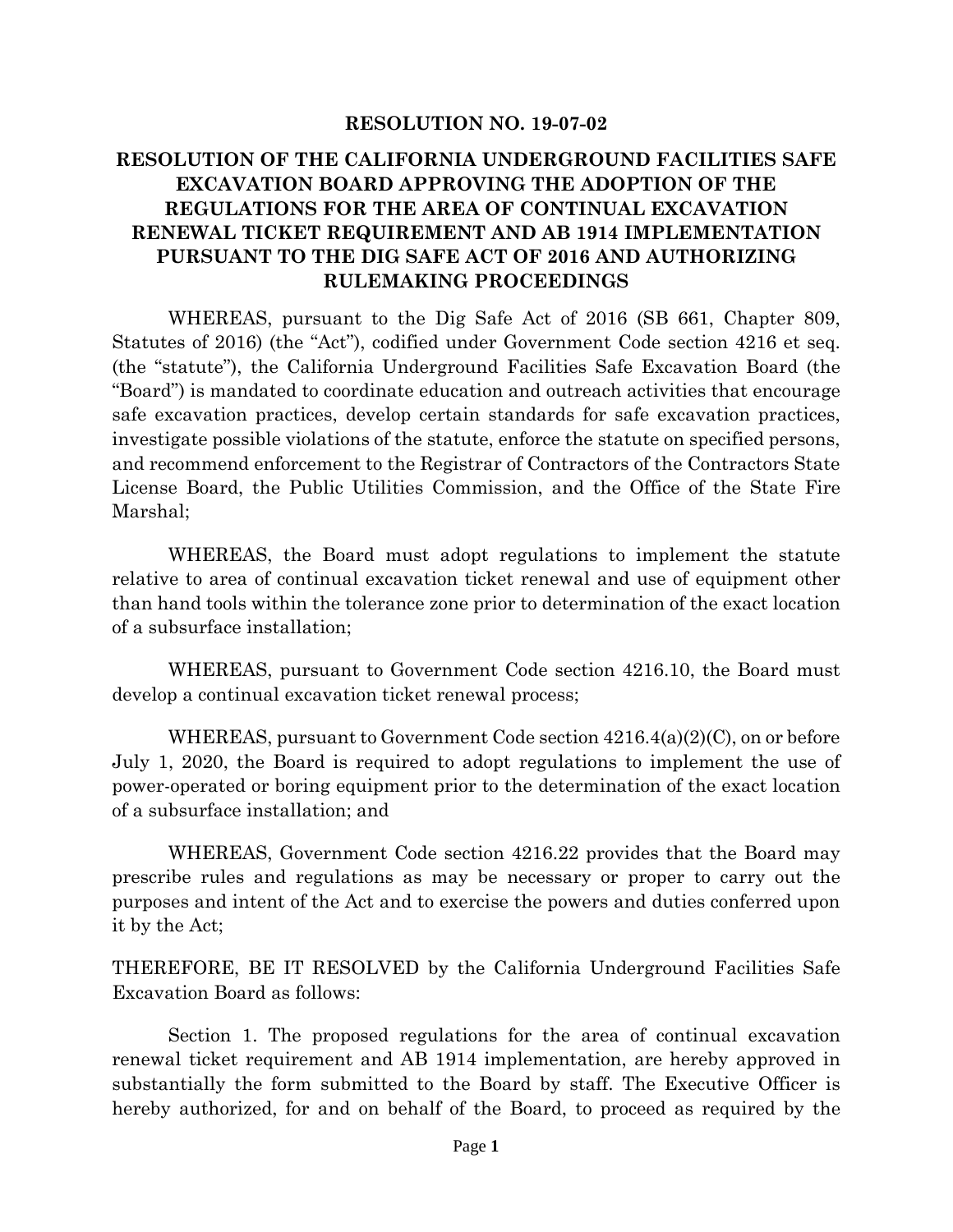Administrative Procedure Act to adopt the proposed regulations and submit the proposed regulations with the supporting documentation required by law to the Office of Administrative Law.

Section 2. The Executive Officer is hereby authorized, for and on behalf of the Board, to take such actions, including making or causing to be made such changes to the proposed regulations as may be required for approval thereof by the Office of Administrative Law, and to execute and deliver any and all documents, including STD. 399 and STD. 400, that the Executive Officer may deem necessary or advisable in order to effectuate the purposes of this resolution.

Section 3. This resolution shall take effect immediately upon approval.

Date of Adoption: \_\_\_\_\_\_\_\_\_\_\_\_\_\_\_\_\_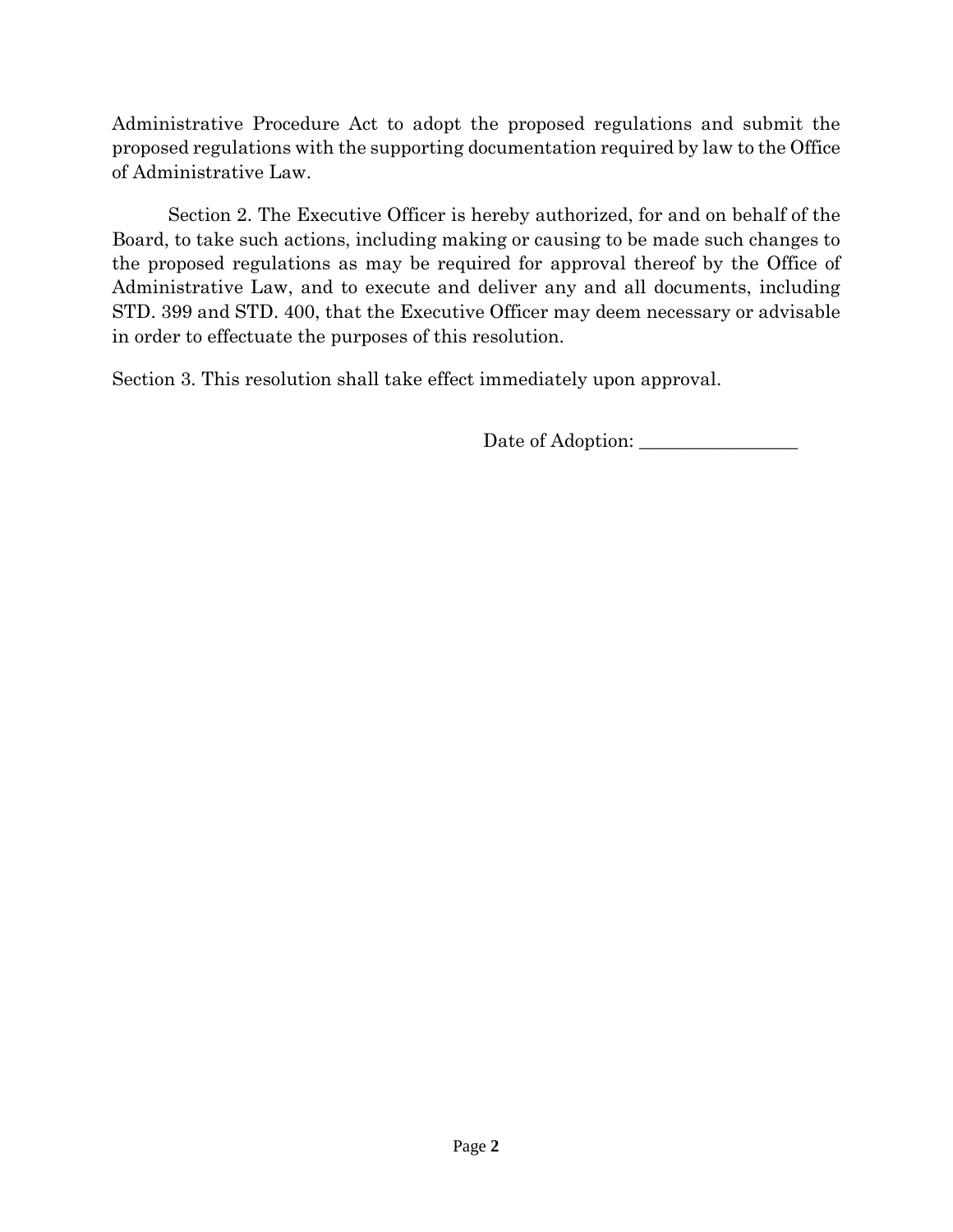# CALIFORNIA UNDERGROUND FACILITIES SAFE EXCAVATION BOARD PROPOSED RULEMAKING SCHEDULE (Area of Continual Excavation Ticket Renewal and AB 1914 Implementation)

July 15, 2019

| <b>Regulatory Process</b>                                                                                                                                                                                                         | <b>Deadline</b>                |
|-----------------------------------------------------------------------------------------------------------------------------------------------------------------------------------------------------------------------------------|--------------------------------|
| Present proposed regulations to Board for approval                                                                                                                                                                                | <b>July 2019</b>               |
| Internal review/approval (State Fire Marshal, CAL FIRE,<br>Resources Agency, etc.)                                                                                                                                                | July-October 2019              |
| Submit to Office of Administrative Law ("OAL") for<br><b>Regulatory Notice Register</b>                                                                                                                                           | October 2019                   |
| Notice is published in the CA Regulatory Notice Register<br>and 45-day public written comment period begins                                                                                                                       | October 2019                   |
| Close of public written comment period.<br>Public hearing scheduled or will be held if member of the<br>public requests a public hearing in writing at least 15 days<br>before comment period closes (Gov. Code section 11346.8). | December 2019                  |
| Present to Board for approval if there are any public<br>comments or substantive changes to the regulations                                                                                                                       | December 2019/<br>January 2020 |
| Internal review/approval (State Fire Marshal, etc.)                                                                                                                                                                               | December 2019/<br>January 2020 |
| Submit to OAL for approval (30 working days to review)                                                                                                                                                                            | February 2020                  |
| Effective date of regulations if approved by OAL                                                                                                                                                                                  | July 1, 2020                   |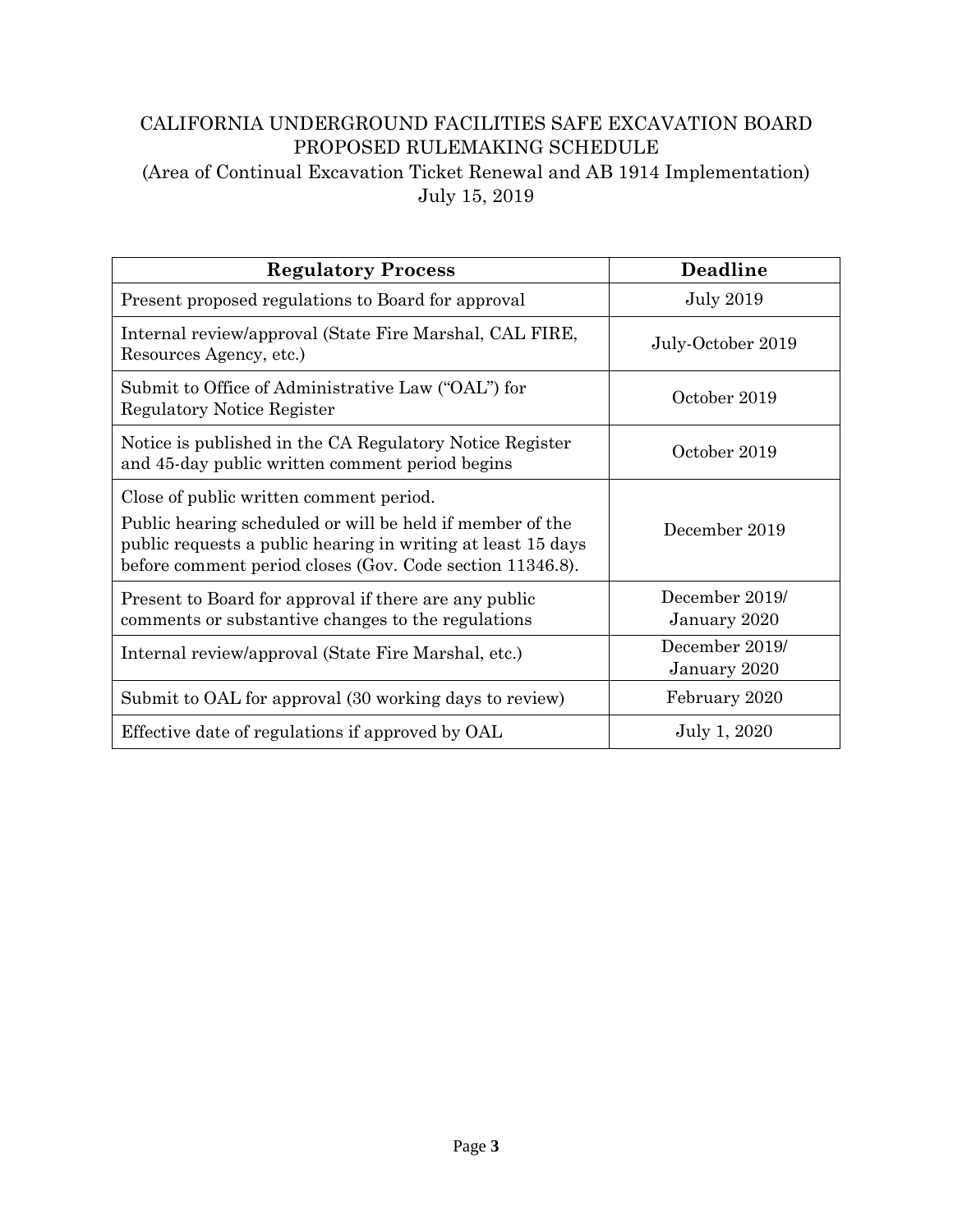# **DRAFT TEXT OF PROPOSED REGULATIONS**

# **California Code of Regulations Title 19. Public Safety**

## **Division 4. California Underground Facilities Safe Excavation Board**

#### **Section 4003. Valid and Current Contact Information for Members of Regional Notification Centers**

- (a) Members of regional notification centers shall maintain valid and current contact information, including phone number, email, and address, with the appropriate regional notification center, and shall promptly inform the appropriate regional notification center of any changes to the contact information.
	- (1) Each member shall provide at least one valid and current contact that includes the name, telephone number, and email address of an individual or business unit that can reach a person authorized to respond to inquiries regarding the determination of the exact location of subsurface installations operated by the member.
- (b) Regional notification centers shall provide updated contact information for their members to the Board upon request by the Board.

NOTE: Authority cited: Sections 4216.4 and 4216.22, Government Code. Reference: Sections 4216.1 and 4216.12, Government Code.

### **Chapter 4. Area of Continual Excavation Article 1. General**

### **Section 4305. Persons Eligible to Work Under a Continual Excavation Ticket**

An excavator who contacts a regional notification center to request a continual excavation ticket shall communicate information about the extent of the area of excavation, the location of subsurface infrastructure within the area of continual excavation, and the type of work described within the continual excavation ticket to all workers, including any subcontractors, authorized by the excavator to perform work within the area of continual excavation.

NOTE: Authority cited: Section 4216.22, Government Code. Reference: 4216, 4216.10, and 4216.12, Government Code.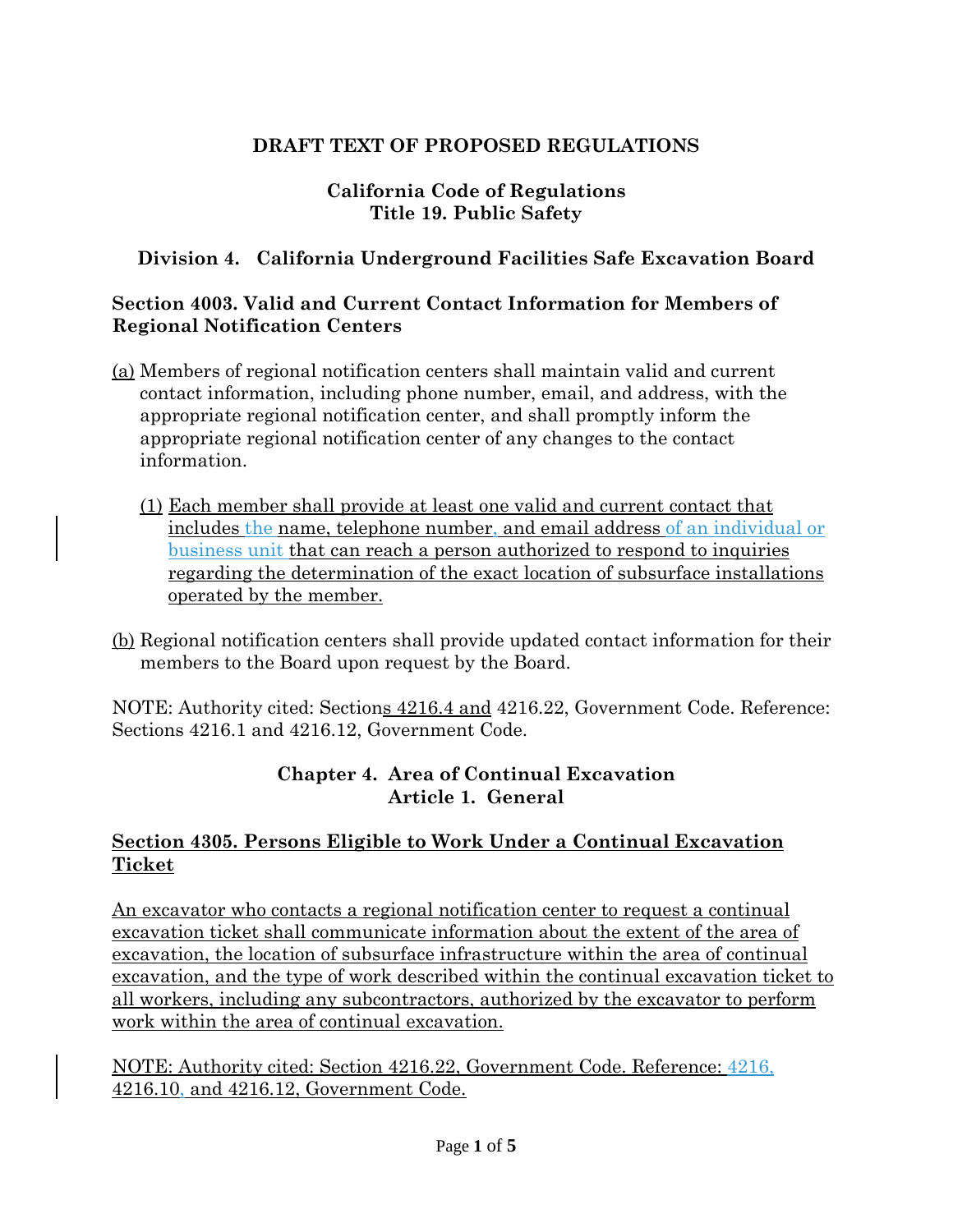# **Section 4310. Continual Excavation Ticket Renewal Reminder Notifications**

- (a) In response to a request from an excavator for a continual excavation ticket, a regional notification center shall provide the excavator with a continual the ticket.
- excavation ticket and information or tools to assist the excavator with renewing<br>the ticket.<br>(b) (1) If the excavator requesting a continual excavation ticket has provided<br>electronic contact information to the regional not (b) (1) If the excavator requesting a continual excavation ticket has provided electronic contact information to the regional notification center and the excavator has granted the regional notification center permission to use the electronic contact information for the purpose of providing to provide a reminder notification in advance of ticket expiration, the regional notification center shall use the excavator's electronic contact information to provide one or more notifications to the excavator as a reminder to alert the excavator of the need to renew the ticket.
	- (2) At least one reminder notification shall be sent no earlier than two months before ticket expiration and no later than ten days prior to ticket expiration. The reminder notification shall include the continual excavation ticket number and expiration date of the ticket. The reminder notification may include a hyperlink or other means by which the excavator may access a portal for electronic ticket renewal.
- (c) For the purposes of this section "electronic contact information" means an email address, a short message service (SMS) number, or another means of electronic communication offered by a regional notification center.

NOTE: Authority cited: Sections 4216.10 and 4216.22, Government Code. Reference: 4216.10 and 4216.12, Government Code.

# **Section 4345. Onsite Meeting and Plan Following Renewal of a Continual Excavation Ticket Near High Priority Subsurface Installations**

An excavator may continue excavation pursuant to an Area of Continual Excavation Agreement (Agricultural Operations) or an Area of Continual Excavation Agreement (Flood Control Facilities) for thirty days following the renewal of a continual excavation ticket to allow the excavator and the operator of the high priority subsurface installation to set up an onsite meeting at a mutually agreed upon time to renew or to develop and agree to a new area of continual excavation plan pursuant to Section 4351 or Section 4361.

NOTE: Authority cited: Section 4216.22, Government Code. Reference: 4216.10 and 4216.12, Government Code.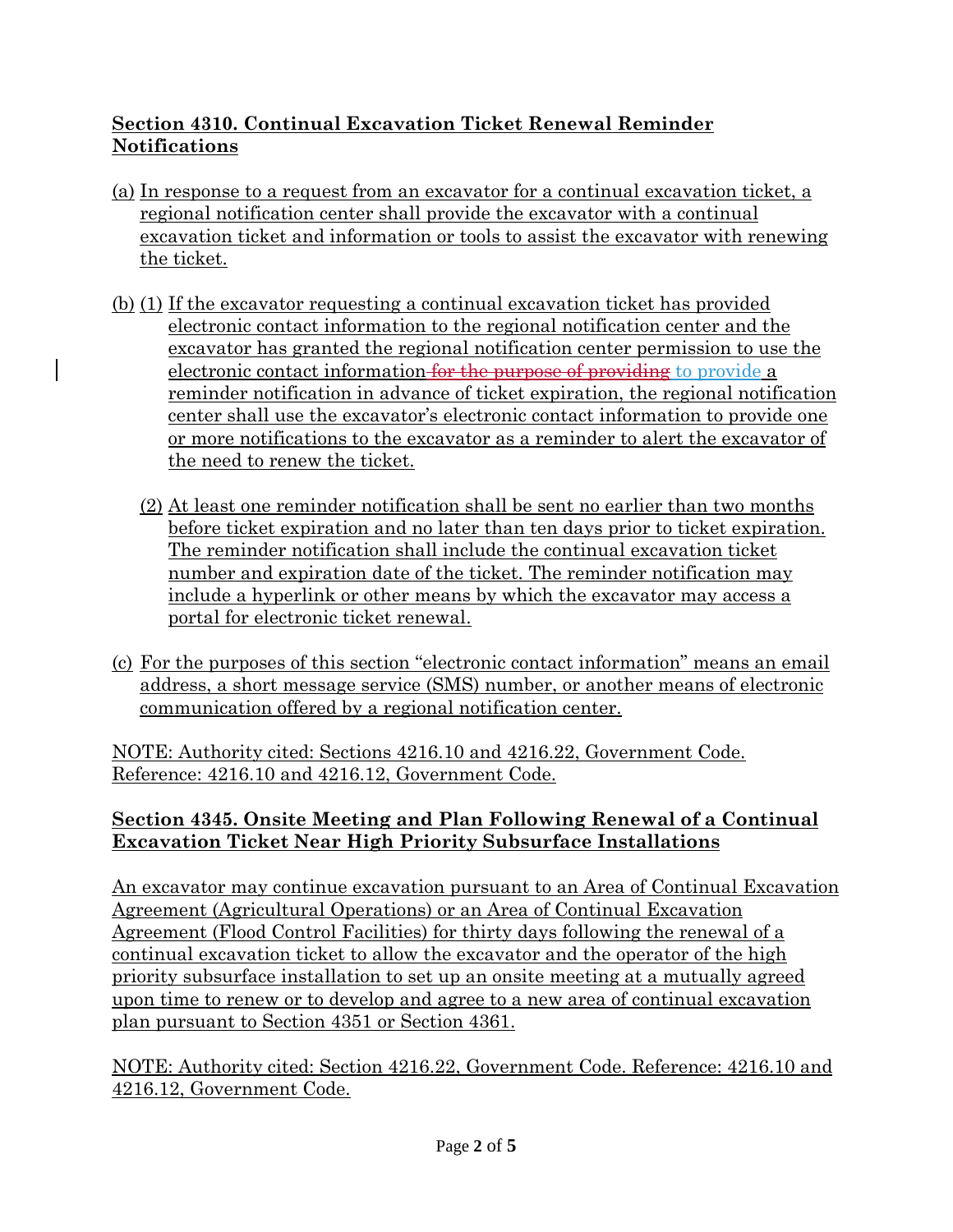### **Chapter 5. Pre-Excavation Responsibilities Article 1. Responsibilities of Excavators**

# **Section 4401. Valid and Current Contact Information for Excavators Using the Regional Notification Centers**

- (a) When notifying a regional notification center of intent to excavate pursuant to Government Code section 4216.2, subdivision (b) or Government Code section 4216.10, subdivision (a), an excavator shall provide the contact information of a person knowledgeable in the proposed excavation activities so that an operator may contact the person regarding excavation activities that may occur around subsurface installations in the area of proposed excavation.
	- (1) The contact information shall include a name, telephone number, and, an email address<del>, or both</del>.
	- (2) The contact information shall be accurate during the period in which the ticket is valid. If either the person knowledgeable in the proposed excavation activities or the contact information for the person knowledgeable in the proposed excavation activities changes during the period in which the ticket is valid, the excavator shall provide updated contact information to the regional notification center.

NOTE: Authority cited: Section 4216.22, Government Code. Reference: Sections 4216.2, 4216.3, 4216.4, and 4216.10, Government Code.

### **Section 4501. Use of Equipment Other Than Hand Tools to Determine the Exact Location of a Subsurface Installation**

- (a) An excavator may use equipment other than hand tools within the tolerance zone of a subsurface installation for the purpose of determining the exact location of the subsurface installation if all of the following conditions are satisfied:
	- (1) The operator has responded to the excavator with a locate and field mark as provided in Government Code section 4216.3, subdivision (a)(1)(A)(i).
	- (2) The equipment conforms to the requirements as specified in subdivision (b) and has not been modified to function outside those requirements.
	- (3) The field mark does not indicate a subsurface installation facility-type classified under the orange category of the "Guidelines for Operator Facility Field Delineation" in Appendix B of the most recent version of the Best Practices Guide of the Common Ground Alliance and in conformance with the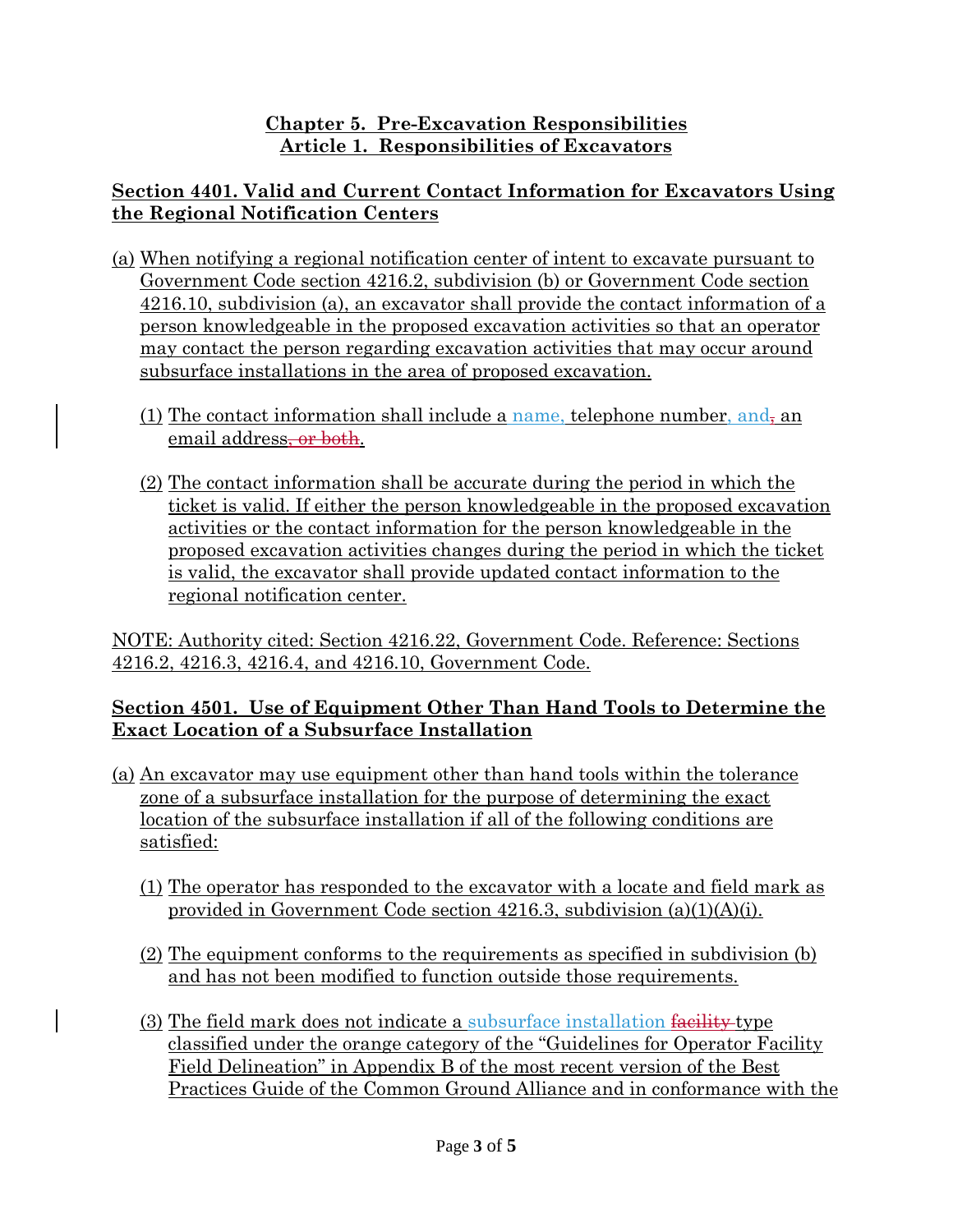uniform color code of the American Public Works Association.

- (4) The field mark as identified using abbreviations in the "Guidelines for Operator Facility Field Delineation" in Appendix B of the most recent version of the Best Practices Guide of the Common Ground Alliance does not indicate street lighting or traffic signal.
- (5) The excavator has classified the soil within the tolerance zone as Type A or Type B, as provided defined in Appendix A of Section 1541.1 of Title 8.
- (b) An excavator may use equipment other than hand tools within the tolerance zone of a subsurface installation for the purpose of determining the exact location of a subsurface installation consistent with the requirements of subdivision (a) if the equipment and the equipment's manner of use conform to the following requirements **parameters**:
	- (1) Equipment configuration and specifications:
		- (A) The tool shall be a handheld percussive pneumatic, electric, or hydraulic hammer that drives a bit.
		- (B) The tool weight without accessory shall not exceed  $40\frac{1}{2}\Theta$ -lbs.
		- (C) The bit used shall be no less than  $4\frac{5.5}{10}$  inches wide, have a rounded edge, and present no sharp surfaces.
	- (2) Manner of equipment use:
		- (A) The equipment must be used according to the manufacturer's instructions.
		- (B) The bit edge shall be placed parallel, not perpendicular, to the orientation of the subsurface installation as indicated by the field mark.
- (c) If the use of equipment other than hand tools as defined in this section is not effective in exposing the subsurface installation for the purpose of determining the exact location of the subsurface installation, the excavator shall contact the operator of the subsurface installation to determine how to proceed in a manner that protects the safety of the excavator and of the public and maintains the integrity of the subsurface installation. An excavator may use equipment other than hand tools that does not conform to the parameters in subdivision (b) if the excavator and operator agree in writing on the equipment to be used and the manner in which it will be used.